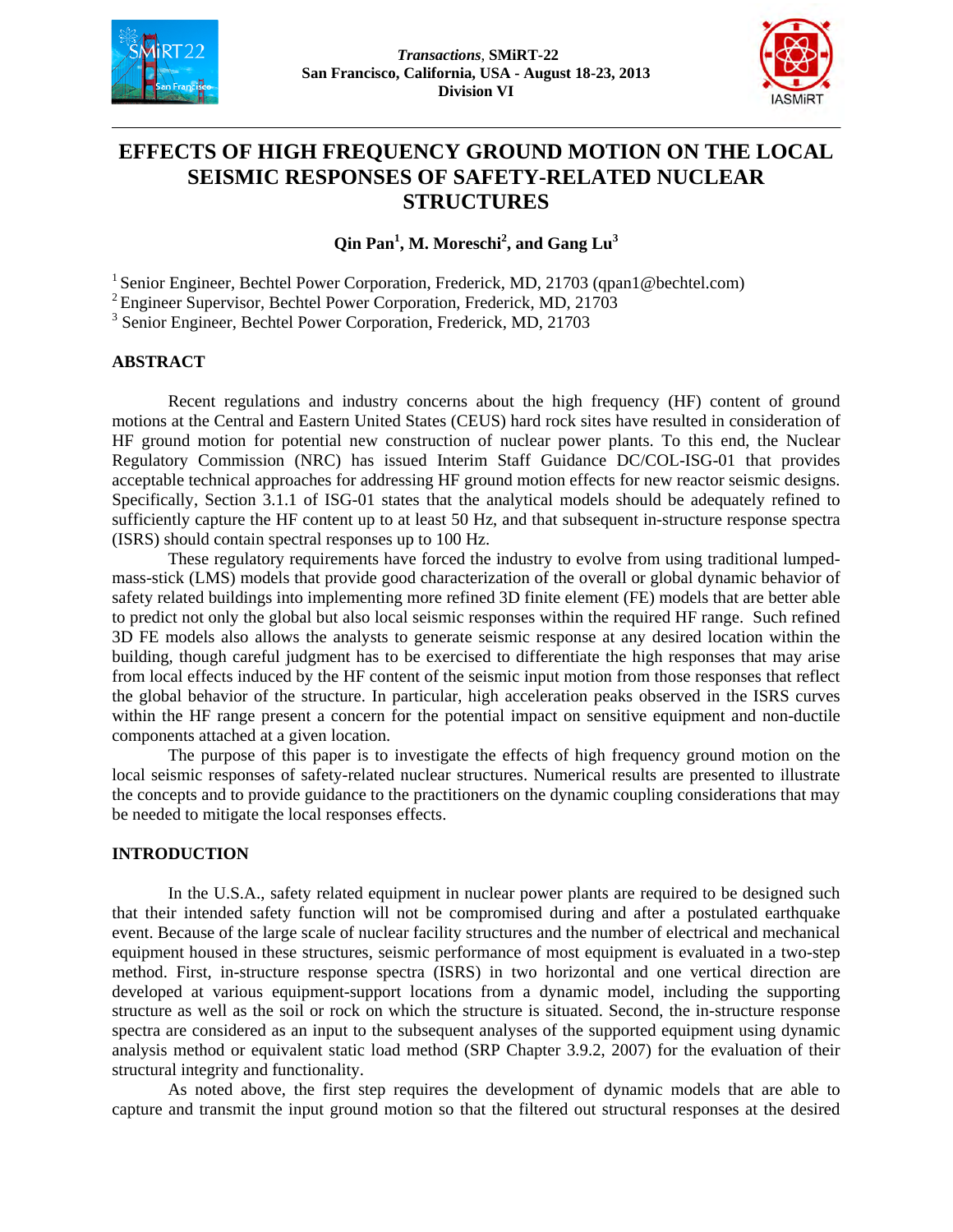equipment locations could be accurately predicted. In particular, at CEUS hard rock sites the latest regulatory requirements (DC/COL-ISG-1, 2008) have impose additional criteria for developing dynamic models that need to be able to transmit the high-frequency (HF) content of the input ground motion up to at least 50 Hz and capture ISRS up to 100 Hz. Figure 1 presents an example of typical ground motion response spectrum (GMRS) with HF content at CEUS rock site, as opposed to a RG 1.60 (1973) design spectral shape. The maximum acceleration values in the HF GMRS tend to be reached in the 20-40 Hz range while the design ground spectrum shape prescribed by RG 1.60 has dominant spectral amplification in the low frequency (LF) range of 2-10 Hz.

These regulatory requirements have forced the industry to evolve from using traditional lumpedmass-stick (LMS) models to more refined three-dimensional (3D) finite element (FE) models. In contrast to LMS models, the much more refined 3D FE models are not only able to provide good characterization of the overall or global dynamic behavior, but also to predict local seismic responses that better reflect floor/wall flexibility effects. Since the frequencies associated with the out-of-plane vibrations of the floor slabs or wall panels tend to fall within the frequency range of the HF ground motion spectra, significant amplifications of seismic acceleration may be expected in the HF range which may impose additional demand on vibration sensitive electrical and/or control system components installed at these locations.

Such concerns are primarily built upon the use of the aforementioned two-step evaluation method for the secondary systems, which is based on a decoupled analysis assuming that any interaction between the primary structure and the secondary system is negligible. According to NRC SRP Chapter 3.7.2 (2007), dynamic decoupling is allowed when the total mass of the supported subsystem is less than 1% of the total mass of the supporting system. Similar statement can also be found in ASCE 4-98 (1998), i.e., dynamic coupling is not required if the total mass of the secondary system is 1% or less of the mass of the supporting primary system and if a coupled analysis will not increase the responses of the primary system over that of a decoupled analysis by more than 10%. When applying this general requirement to nuclear safety related structures, the two common problems that the engineers are facing are: (1) what is the definition of the mass of the supporting primary system? Does it denote the total or partial mass of the supporting floor/wall panel where the secondary system is situated or the total mass of the entire floor or wall, or entire primary system? (2) While the criteria allow decoupled analysis as long as the difference in the responses of the primary system between a decoupled and coupled analysis is less than 10%, what is the impact on the response of the secondary system?



Figure 1: Typical CEUS site specific GMRS vs. RG 1.60 design spectral shape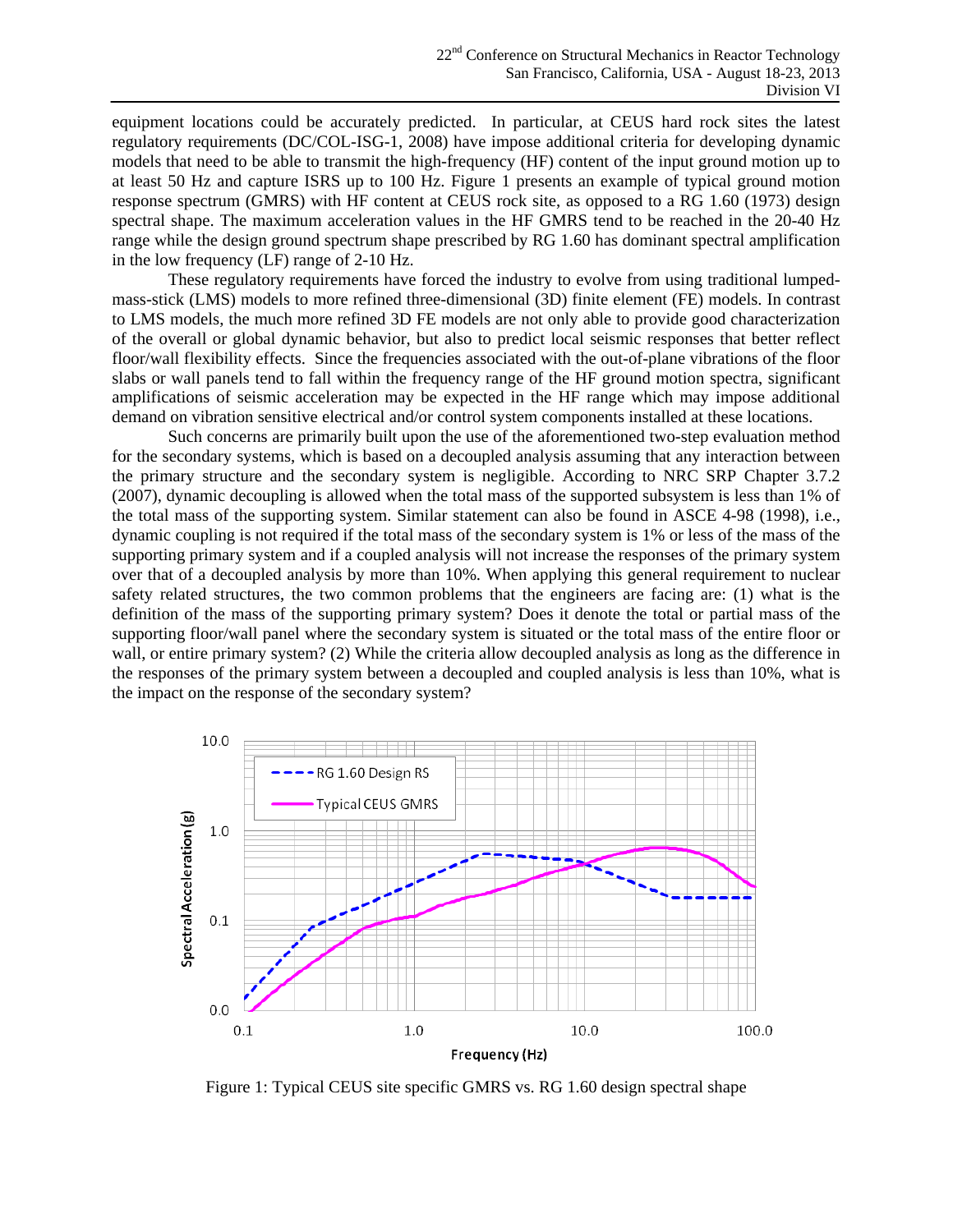

Figure 2: Decoupling criteria for secondary systems with single-point attachment to the primary system (excerpted from ASCE 4-98 Figure 3.1-2)

For the secondary systems with single-point attachment to the supporting structure, ASCE 4-98 (1998) provides some guidance for addressing the questions above. As shown in Figure 2 (excerpted from ASCE 4-98 Figure 3.1-2), dynamic interaction between the primary structure and the secondary system is closely related to the ratios between modal masses and frequencies. The modal mass ratio denotes the ratio of the total mass  $M_s$  of the secondary system and the modal mass  $M_{pi}$  of the primary structure mode *i* and the frequency ratio denotes the ratio of the uncoupled modal frequencies of the secondary system  $f_s$ and the *i* mode of the primary systems  $f_{pi}$ , respectively.

Since the ISRS peaks within HF range usually correspond to local vibrations of slab and/or wall panels in the supporting structure, the modal mass associated with these modes is often relatively small. Therefore, it is expected that any interaction between the primary and secondary systems would be very sensitive to the existence of equipment with even small self-weight. Consequently, decoupled analysis may lead to a considerable overestimation of the estimated demand for the secondary system in the subsequent seismic evaluation.

In this paper, a parametric study is performed to investigate the effect of mass perturbation on the interaction effects between the primary and secondary system, with a focus on the response of the secondary systems. A case study on a cellular box-type reinforced concrete structure, which is typical in nuclear power plants, is also discussed.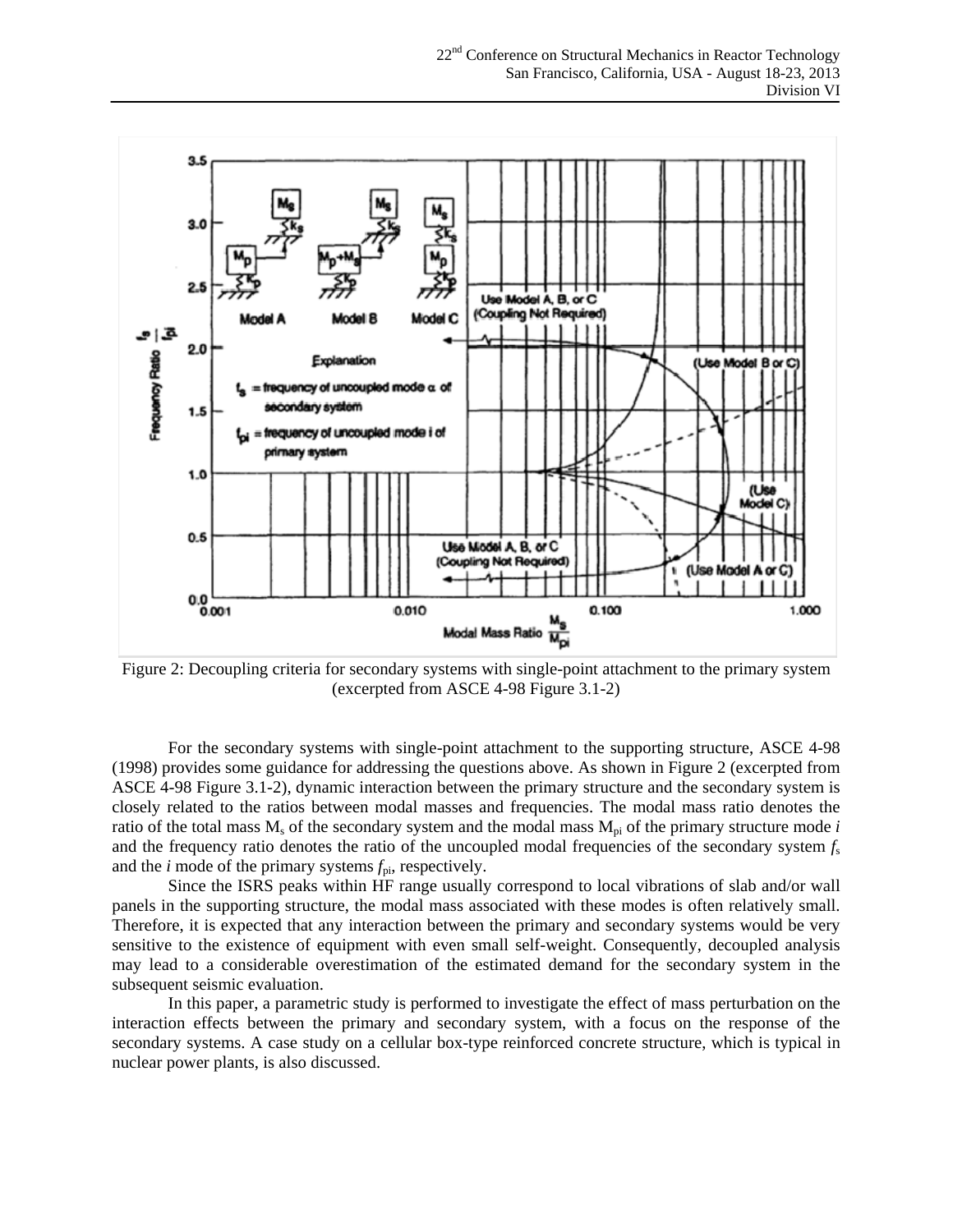



## **PARAMETRIC STUDY ON A 5-DOF SYSTEM**

A five-story uniform shear building is used in the parametric study, as depicted in Figure 3. The weight of each floor is 315 kip with the total mass of the system equal to 1,575 kip  $(=315 \text{ kip x } 5)$ . The modal frequencies and associated mass participation are listed in Table 1 and the mode shapes of the first two modes are shown in Figure 3.

The system is subject to both the HF (hard rock site) and LF (RG 1.60) input ground motions of Figure 1, with the ISRS responses reported at the second floor in Figure 4. One major peak is present in the ISRS curve corresponding to the LF input motion of Figure 4b. In contrast, two peaks with significant amplifications are observed in the ISRS curve from the HF ground motion of Figure 4a, with the higher peak corresponding to the second mode of the system. Although the modal mass associated with the second mode is far less than that of the first mode, the spectral acceleration at the frequency of the second mode have higher amplification, due to the fact that the second frequency falls within the dominant frequency range of the input HF ground motion.



Figure 3: 5-DOF system with the first two mode shapes 5- DOF System Mode 1 Mode 2



Figure 4: ISRS at the  $2<sup>nd</sup>$  floor when the system is subject to (a) HF GMRS (b) LF GMRS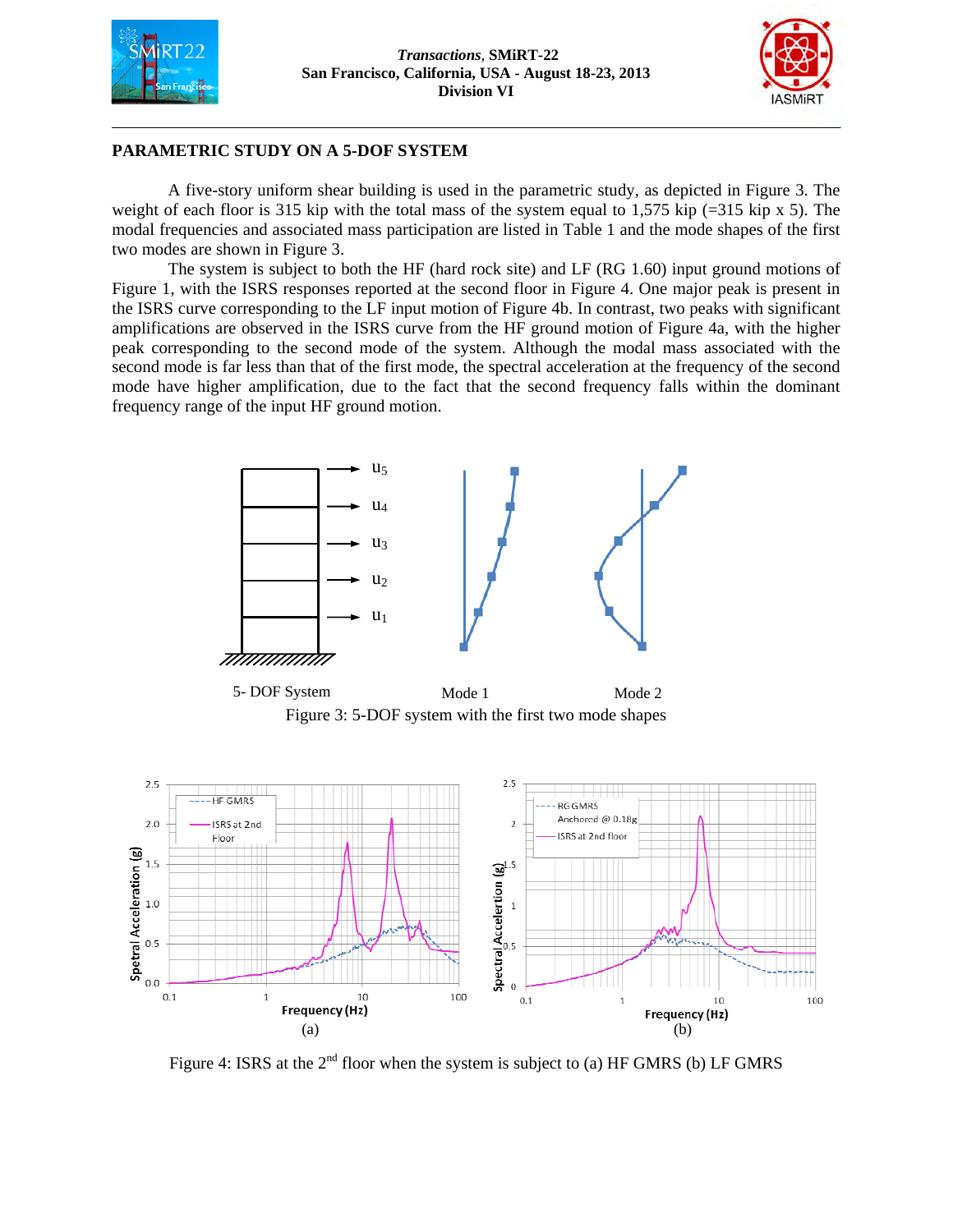

| I able 1. Frequencies and mass participation |                       |                            |  |  |
|----------------------------------------------|-----------------------|----------------------------|--|--|
| Mode No.                                     | <b>Frequency</b> (Hz) | Mass Participation $(\% )$ |  |  |
|                                              | 6.852                 | 87.95                      |  |  |
|                                              | 20,000                | 8.72                       |  |  |
|                                              | 31.528                | 2.42.                      |  |  |
|                                              | 40.502                | 0.75                       |  |  |
|                                              | 46.195                | 0.16                       |  |  |

Table 1: Frequencies and mass participation

In the following parametric study, the sensitivity of the spectral acceleration to the modal mass ratio between the secondary and primary systems is investigated using the 5 degree-of-freedom (DOF) system. The study assumes that safety related equipment is located at the second floor with single attachment and that the system is subject to a ground motion with HF content. To investigate the effects of dynamic interaction on the ISRS response, the secondary system is located at the  $2<sup>nd</sup>$  floor and tuned to the first and second modes of the primary system, respectively. Specifically, five cases are considered as follows:

(1) Case 1: The equipment has a mass equal to 10% of the modal mass of the  $1<sup>st</sup>$  mode of the primary system, i.e., 138.6 kip.

Case 1A: Decoupled analysis is conducted by having the self-weight of the secondary system lumped at the  $2<sup>nd</sup>$  floor without consideration of the equipment stiffness;

Case 1B: Coupled analysis is conducted with the fundamental frequency of the secondary system tuned to the frequency of the 1<sup>st</sup> mode for the building;

(2) Case 2: The equipment has a mass equal to 10% of the modal mass of the  $2<sup>nd</sup>$  mode of the primary system, i.e., 13.7 kip.

Case 2A: Decoupled analysis is conducted by having the self-weight of the secondary system lumped at the  $2<sup>nd</sup>$  floor without consideration of the equipment stiffness;

Case 2B: Coupled analysis is conducted with the fundamental frequency of the secondary system tuned to the frequency of the  $1<sup>st</sup>$  mode for the building;

Case 2C: Coupled analysis is conducted with the fundamental frequency of the secondary system tuned to the frequency of the  $2<sup>nd</sup>$  mode for the building;

Table 2 lists the modal frequencies of all five test cases considered in the parametric study with the benchmark case representing the modal frequencies of the decoupled primary system (with no equipment attached). The maximum acceleration in the secondary system as well as the 2nd floor ISRS curves are summarized in Table 3 and Figures 5  $\&$  6, respectively. Note that the maximum acceleration from the decoupled analysis is measured from the ISRS curve at the 2nd floor at the uncoupled modal frequency of the secondary system. The maximum acceleration from the coupled analysis is measured directly at the secondary system from the coupled analysis.

For Case 1, the dynamic characteristics of the primary-secondary system are affected due to the relatively heavy weight of the equipment attached to the  $2<sup>nd</sup>$  floor. Significant frequency shift is observed for Case 1B as shown in Column 4 of Table 2. It is also observed that the maximum acceleration measured from the coupled analysis (Case 1B) is reduced by 53% of the estimated value from the decoupled analysis (Case 1A).

For Case 2 in which the weight of the equipment attached to the 2nd floor is 10% of the modal mass associated with the 2<sup>nd</sup> mode of the uncoupled primary system, it is observed that the frequency shift between decoupled and coupled systems is less pronounced (see Column 5 through 7 in Table 2). The comparison of the maximum acceleration of the secondary system shows that the decoupled analysis (Case 2A) is able to provide reasonable prediction on the responses of the coupled system even after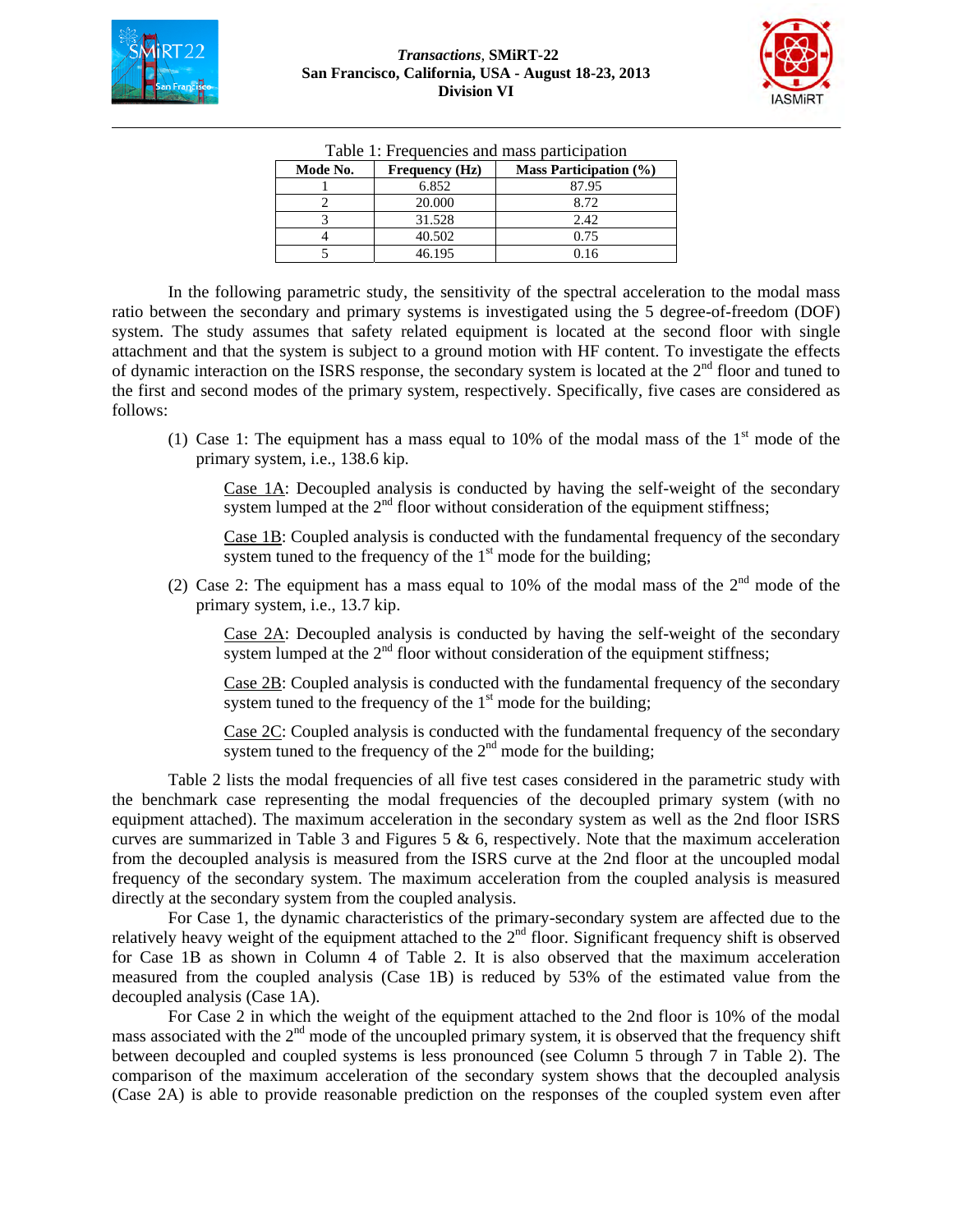having the secondary system tuned to the  $1<sup>st</sup>$  mode of the primary system, since the mass ratio between the modal mass of secondary system and of primary system mode 1 is small (less than 1%). However, when the frequency of the equipment is tuned to the  $2<sup>nd</sup>$  frequency of the supporting structure, significant reduction in the maximum acceleration of the equipment can be obtained from the coupled analysis (Case 2C), with a reduction of 35% from the decoupled analysis value (Case 2A).

The parametric study above shows that higher frequencies of the structure could be excited by the HF content of the input ground motions. As a result, high peaks are present in the ISRS curves within the HF range. Due to the typically low modal mass associated with these higher modes, the dynamic interaction between the primary structure and secondary system may become more important even for relatively lighter equipment. Therefore, a coupled analysis could lead to a significant reduction in the amplitude of ISRS responses in the HF range and remove some of the overestimation from the decoupled analysis results.

| Table 2. I requencies for eases considered in the barametric study |                  |                |         |                |         |                |
|--------------------------------------------------------------------|------------------|----------------|---------|----------------|---------|----------------|
| Mode No.                                                           | <b>Benchmark</b> | <b>Case 1A</b> | Case 1B | <b>Case 2A</b> | Case 2B | <b>Case 2C</b> |
|                                                                    | 6.852            | 6.693          | 6.114   | 6.836          | 6.618   | 6.834          |
|                                                                    | 20,000           | 18.593         | 7.576   | 19.847         | 7.084   | 18.791         |
|                                                                    | 31.528           | 31.342         | 20.206  | 31.509         | 20.021  | 21.271         |
|                                                                    | 40.502           | 38.746         | 31.538  | 40.318         | 31.529  | 31.542         |
|                                                                    | 46.195           | 44.579         | 40.557  | 45.914         | 40.508  | 40.561         |
|                                                                    |                  |                | 46.265  |                | 46.202  | 46.266         |

Table 2: Frequencies for cases considered in the parametric study

Table 3: Maximum acceleration of the secondary system

| Tuoto oi Industriumii uoociotuttoit of ulo soosituut<br>. .<br>, , , , , , , , |                 |               |                  |  |
|--------------------------------------------------------------------------------|-----------------|---------------|------------------|--|
| Case No.                                                                       | Decoupled $(g)$ | Coupled $(g)$ | <b>Reduction</b> |  |
| 1A & 1B                                                                        | .8              | 0.8           | 53%              |  |
| 2A & 2B                                                                        |                 | 1.5           | 14%              |  |
| 2A & 2C                                                                        |                 | $^{1.3}$      | 35%              |  |



Figure 5: ISRS measured at the  $2<sup>nd</sup>$  floor for Case 1A & 1B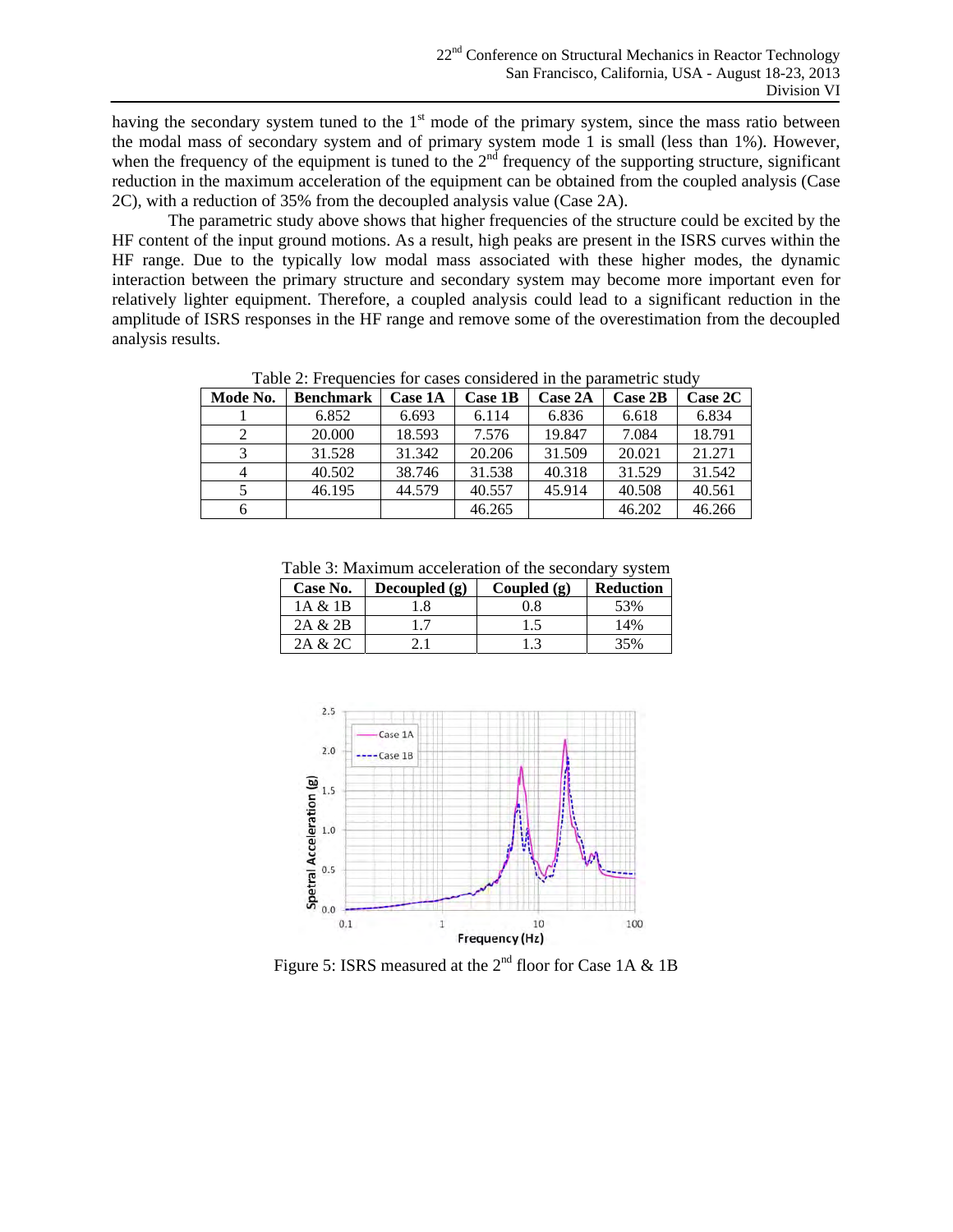22<sup>nd</sup> Conference on Structural Mechanics in Reactor Technology San Francisco, California, USA - August 18-23, 2013 Division VI



Figure 6: ISRS measured at the  $2<sup>nd</sup>$  floor

## **CASE STUDY**

This section presents a case study which utilizes a full size model of a representative nuclear power plant structure subject to HF input ground motion. The subject structure is a cellular box-type reinforced concrete structure founded on bedrock at a CEUS hard rock site, with thicknesses of slab and/or wall panels ranging from 1 to 3 feet. A detailed 3D FE model is constructed (see Figure 7) and time history analyses are performed using software package ANSYS version 13.0 (ANSYS, 2010). The time history records match the HF GMRS shown in Figure 1 with a time step of 0.001 sec per guidelines presented in Moreschi et al. (2012). The concrete floor slabs and walls are modeled using ANSYS element type SHELL181, which has both bending and membrane capabilities and are suitable for analyzing thin to moderately-thick shell structures. Beams and columns are modeled with element type BEAM188. Fixed-base boundary condition is assumed, resulting in fundamental (global) frequencies in the 6 to 8 Hz range along the horizontal directions and above 15 Hz in the vertical direction.

The parametric study on an idealized MDOF system presented in the previous section indicated that the interaction between the secondary system and supporting structure at higher frequencies could be more sensitive even to small mass perturbations. The purpose of this case study is to investigate the impact of relatively light equipment on the seismic responses of the primary and secondary systems in the HF range on a nuclear structure.

To this end, consider a piece of equipment that is located at the center of a slab weighting 250 kips (as shown in Figure 7) and tuned to the local first frequency of the slab of about 20 Hz. First, a decoupled analysis denoted as Case 1 is performed for the primary structure without consideration of the mass and stiffness contribution of the equipment. Second, coupled analyses are performed in which the equipment is explicitly modeled as a mass-spring system and three sub-cases are considered for varying weights of the equipment:

- (1) Case 2A: 10% of the self-weight of the supporting floor slab of the room, i.e., 25 kip;
- (2) Case 2B: 5% of the self-weight of the supporting floor slab of the room, i.e., 12.5 kip;
- (3) Case 2C: 1% of the self-weight of the supporting floor slab of the room, i.e., 2.5 kip.

The maximum vertical acceleration in the secondary system from all three test cases is summarized in Table 4. The ISRS results due to vertical input ground motion only (i.e., vertical response due to vertical input motion) are reported at the center as well as one corner of the supporting slab. The response at the center represents the local vibration of the slab, while the response at the corner, which is at the intersection of major shear walls and floor slab, represents the global behavior of the structure.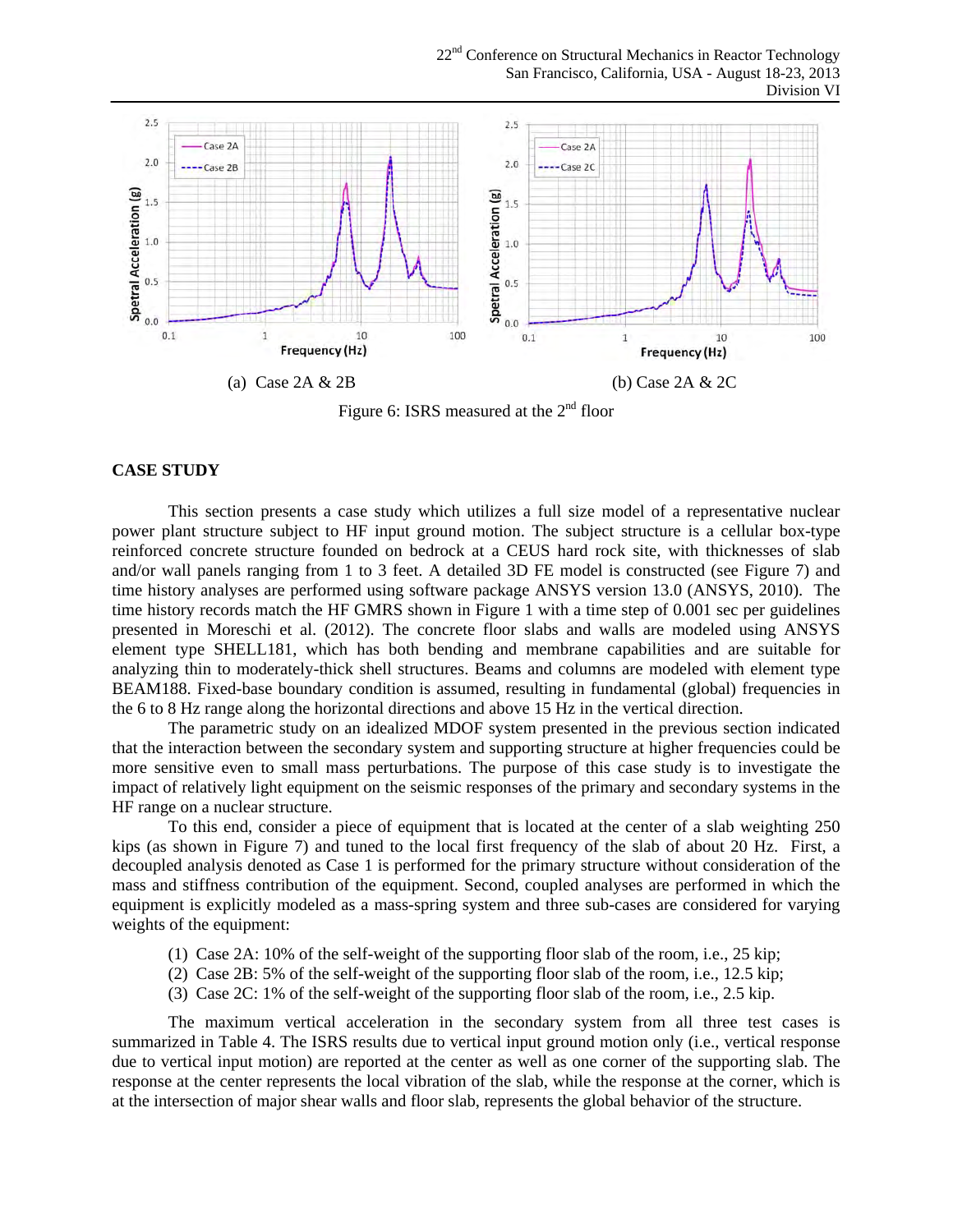As indicated in Table 4, significant overestimation in the seismic response of the secondary equipment is observed in all three cases. When the equipment is about 10% of the self-weight of the room slab (Case 2A), the maximum acceleration from the coupled analysis is reduced by 71% of the result predicted by the decoupled analysis. Even in the presence of relatively light equipment (Case 2C), the coupled analysis leads to a 31% reduction in the seismic demand of the equipment.

In addition, comparison of the ISRS curves (Figure 8) shows that seismic responses at the center of the slab are dominated by the out-of-plane vibrations of the floor and therefore are sensitive to the mass perturbation of the supported equipment. Coupled analysis tends to reduce the spectral responses at this location since the coupled model seems to behave as a tuned mass-damper system. On the other hand, the ISRS at the corner of the slab mainly reflect the global dynamic behaviors of the primary system and thus remain almost unchanged for all the test cases.



Figure 7: FE model of a representative structure with the slab of interest highlighted

| Table 4: Maximum acceleration of the secondary system |                 |               |                  |  |  |
|-------------------------------------------------------|-----------------|---------------|------------------|--|--|
| Case No.                                              | Decoupled $(g)$ | Coupled $(g)$ | <b>Reduction</b> |  |  |
| 2Α                                                    | 10.7            |               | 71%              |  |  |
| 2Β                                                    | 10.7            | 3.4           | 68%              |  |  |
|                                                       | 10 7            | 14            | 31%              |  |  |

Table 4: Maximum acceleration of the secondary system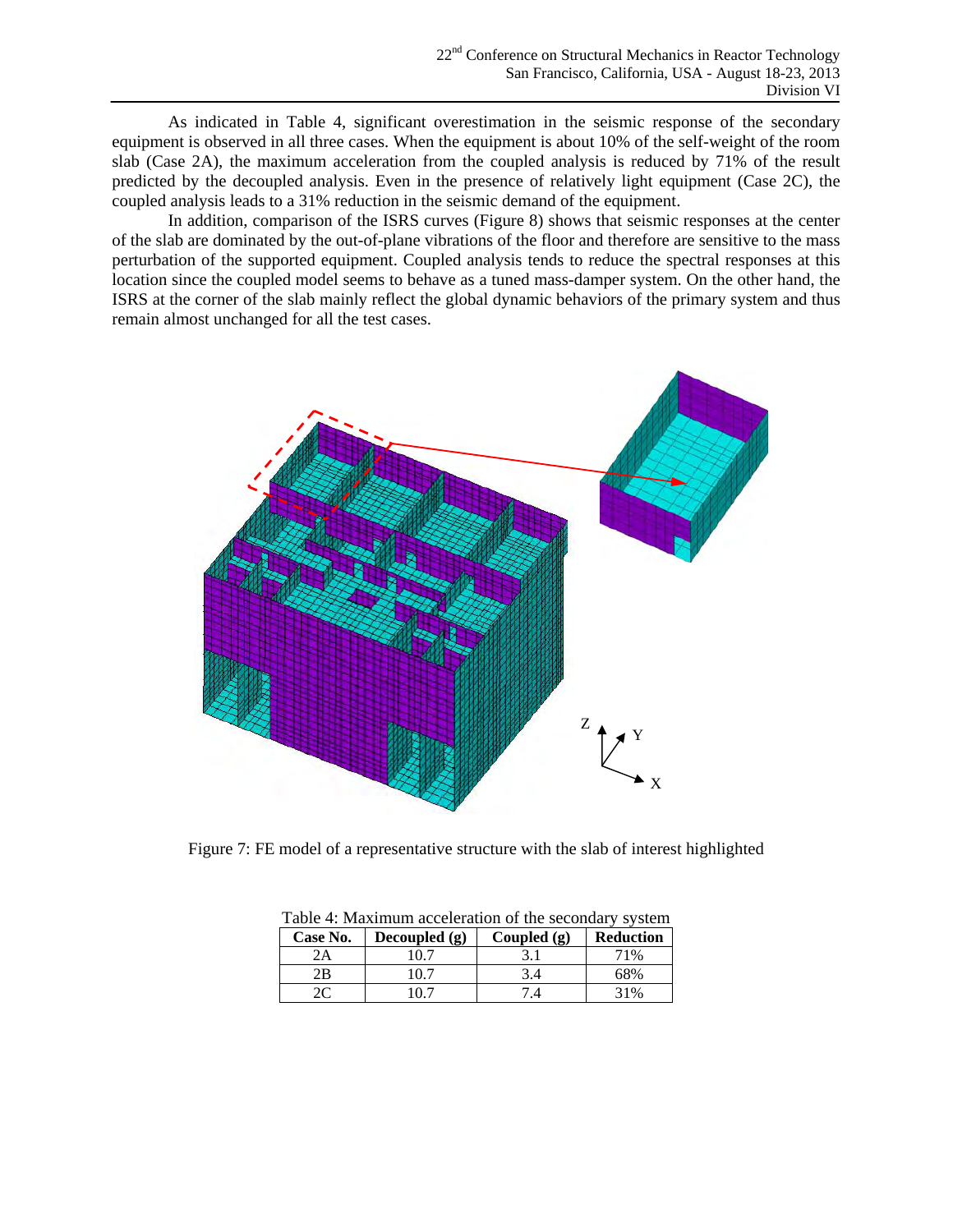

Figure 8: ISRS measured at one corner and the center of the floor slab in the room of interest

### **CONCLUSION**

High spectral acceleration peaks in the HF range are observed in the ISRS curves of the structures considered in this paper when subject to input ground motion with HF content. These peaks are usually associated with local responses of the structure, such as the out-of-plane vibration of floor slabs and/or wall panels. Inspection of results from a parametric study of an idealized MDOF system indicates that the dynamic coupling between the primary and secondary systems can be very sensitive at high frequencies even to a small mass perturbation. Therefore the dynamic coupling consideration can lead to significant reduction in the estimation of the accelerations of the secondary system, even for relatively lighter equipment. The same concepts are then examined for a representative nuclear structure in the case study. It is concluded that the dynamic coupling consideration may play an important role in the mitigation of the observed high local responses in the HF range.